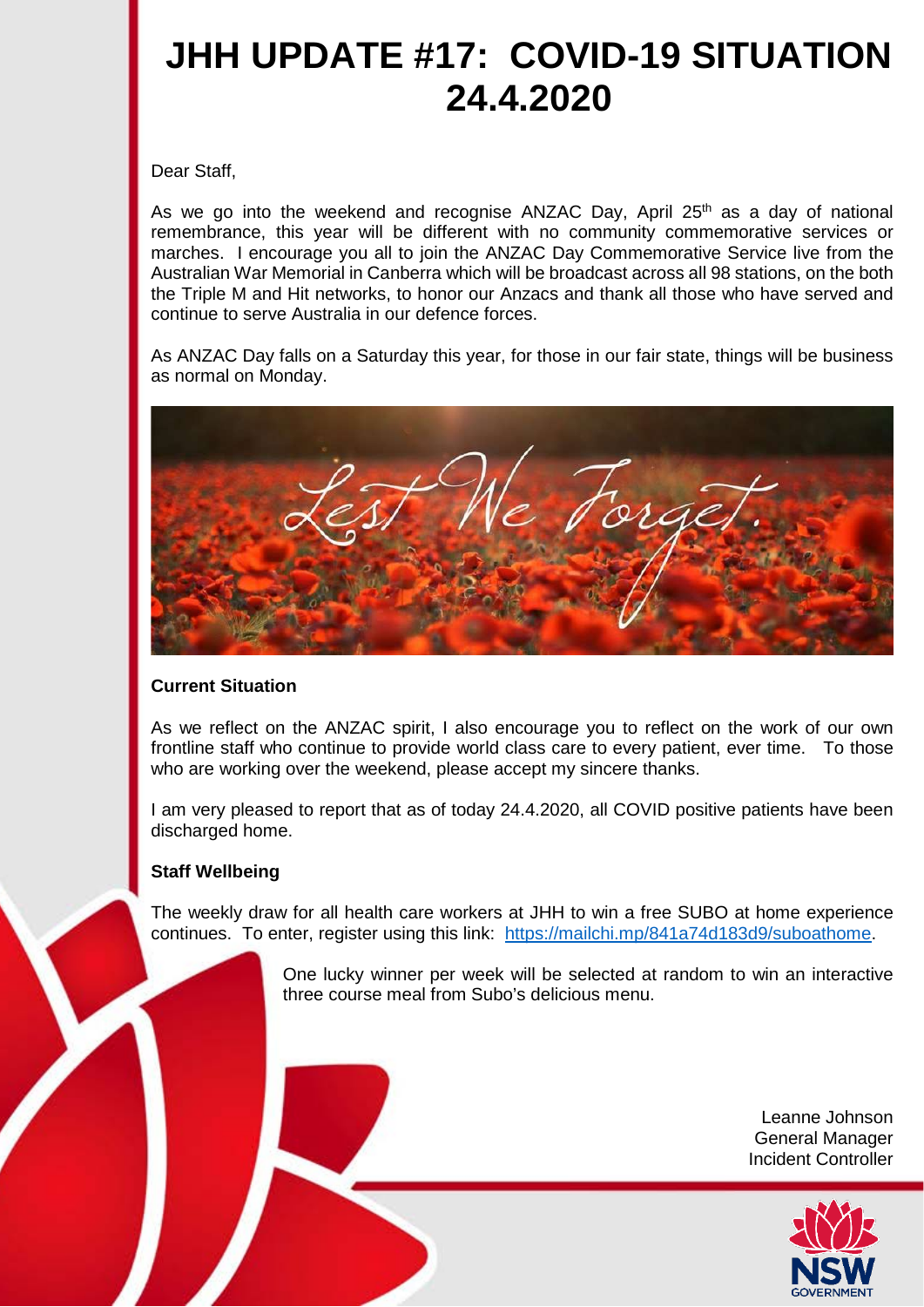# *Fact sheet*

*Issue date: 21/04/2020 Issued by: Infection Prevention Service Authorised: Dr J. Ferguson Document: IPS-047-FACT-1.0*

## **COVID-19: How do healthcare staff protect themselves reliably during clinical care?**

## *How does the COVID-19 virus (SARS-COV-2) spread from person to person?*

The evidence to date indicates that transmission is predominantly by respiratory droplets. These arise from an infected person with either transfer directly during prolonged face-to-face contact (more than 15 minutes) or transfer of the virus to one's nose, mouth or eyes by contaminated hands. This is the same transmission mode as seen with the influenza virus. Clinical and epidemiological evidence suggest that airborne transmission is rare, but some aerosol-generating procedures (AGP) may increase the risk – for instance, intubation and extubation, non-invasive ventilation and operative procedures involving the respiratory tract (see below).

## *What are the recommended approaches to prevention of healthcare staff infection?*

Please refer to this [HNE LHD poster](http://intranet.hne.health.nsw.gov.au/__data/assets/pdf_file/0016/214036/PPE_for_patient_care_during_COVID-19_pandemic_v2.0_final.pdf) for the overview of requirements.

**Standard precautions**<sup>1</sup> protect staff caring for of patients at low COVID-19 risk, including those who may have asymptomatic COVID-19 infection.

#### **Additional Contact AND Droplet precautions-** required for most COVID care situations:

- long-sleeved fluid-resistant gown (does not need to be closed at the back)
- gloves donned after hand hygiene
- standard surgical mask (single use, discard when moist)
- eye protection (wrap around glasses<sup>2</sup> or visor/face shield or both)

#### **Additional Contact, Droplet AND Airborne precautions-** required for AGP and ICU care:

- Fit-checked P2/N95 mask (single use) replaces surgical mask
- Long-sleeved fluid-resistant gown (preferably closed at back)
- Face shield is indicated for higher risk procedures (operating theatre / procedural settings/ intubation / extubation)

#### *<i>What are some key pointers for protecting yourself? Island By: Infection Service*

- *Authorised: Dr J. Ferguson*  **Always clean your hands before touching your face**
- Adhere to the 5 Moments of Hand Hygiene standard- do the training! Hand hygiene essential before and after every patient contact. Bare-below-elbows.
- Make wearing eye protection a standard practice for every clinical care occasion
- Make sure you have done the necessary PPE training
- Don't touch the front of your mask while it is worn. Discard it after a single use. Replace it when moist.
- Take particular care when removing PPE not to contaminate your eyes, nose or mouth. Ensure that you have cleaned your hands again as a last step.
- Don't wear procedural or theatre scrubs and head gear outside of those zones.
- Never leave a COVID19 zone wearing PPE. Do NOT wear a mask around the hospital corridors.
- Wear clean scrubs / uniform underneath your PPE for COVID19 patient care. At the end of your shift change, shower & put on clean clothes. Wash/dry scrubs as usual.
- Take responsibility for reducing clutter at shared ward desks and wipe these down several times daily including computer keyboards
- Ensure that you always eat and drink only in a suitable non-clinical area.

<sup>&</sup>lt;sup>2</sup> Staff are recommended to have their own protective glasses (prescription if required) and clean and disinfect these with large alcohol wipes after use (then clean hands).



1

<sup>1</sup> Also see - [https://aimed.net.au/2020/03/28/why-are-standard-infection-control-precautions-the-best-bulwark](https://aimed.net.au/2020/03/28/why-are-standard-infection-control-precautions-the-best-bulwark-against-spread-of-covid-19-in-healthcare/)[against-spread-of-covid-19-in-healthcare/](https://aimed.net.au/2020/03/28/why-are-standard-infection-control-precautions-the-best-bulwark-against-spread-of-covid-19-in-healthcare/)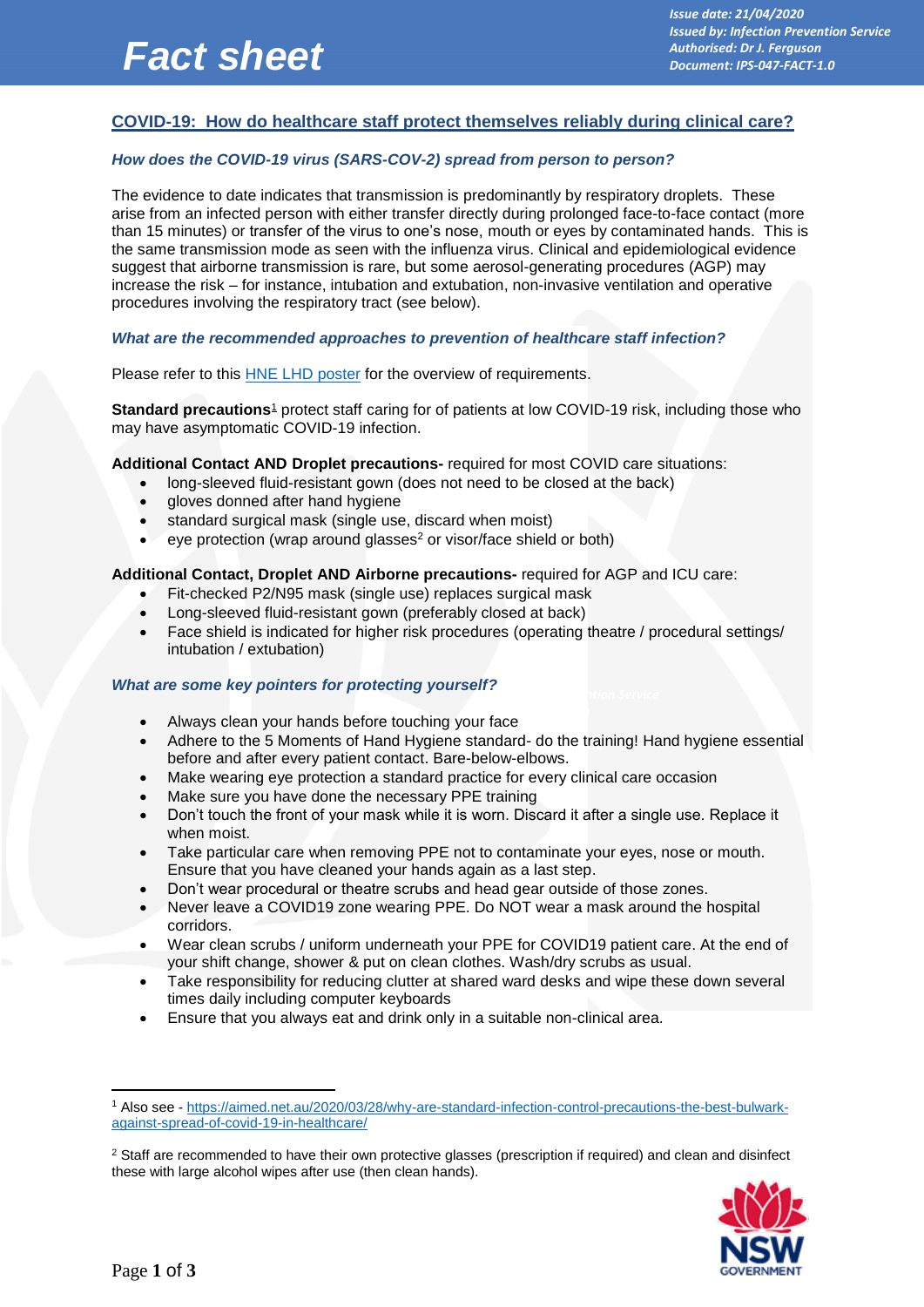# *Fact sheet*

## *What important factors in workplace transmission of SARS and COVID-19?*

As yet, there is no description of workplace acquisitions from Australia. Data from China's extensive experience indicated that many acquisitions occurred early in the outbreak. This was when patients were not triaged appropriately and there was not full compliance with hand hygiene and inadequate PPE usage occurred. Once testing increased and PPE use became standardised, HCW acquisitions fell to zero. With SARS (2002), the highest risk to staff occurred during doffing of contaminated PPE. Exposure to some AGPs was also associated with SARS acquisition. Anecdotal reports have associated COVID-19 acquisition with ENT surgery which is acknowledged internationally as a distinct risk situation.

## *Is airborne spread of COVID-19 virus a significant general concern?*

The published evidence shows that COVID-19 rarely spreads more than 1 metre away from a patient. Small particle (<5 micron) aerosols are produced by all infected patients and travel further, but the quantity of virus in these particles is 1000-fold less than that in the large droplets and they appear not to be infectious<sup>3</sup>. This is in marked contrast to measles and tuberculosis which are highly infectious over longer distances via small airborne particles.

An additional reassurance is that by the time that symptomatic patients are admitted to hospital (generally day 6 or later), their respiratory viral load is declining. After day 8, virus can only be detected by nucleic acid amplification (PCR) and viral culture are negative indicating a low infectious potential<sup>4</sup> .

## *Will a P2/N95 mask give me greater protection when caring for COVID-19 patient?*

There are two types of mask in use:

- 1. Surgical mask this mask deals with larger respiratory droplets and is fluid repellent able to withstand blood and body fluid splashes
- 2. P2/N95 (airborne) mask this also traps the fine droplets provided an adequate facial seal is achieved.

*Issue date: 13/02/2020* type of mask provides equivalent levels of protection for staff against droplet spread of respiratory There is substantial randomized trial evidence<sup>5</sup> in non-intensive care settings that shows that either viruses similar to the COVID-19 virus.

## *What are the high risk AGPs that require high level airborne precautions?*

The main danger from AGP is exposure to excess quantities of respiratory aerosols (droplets) large and small, causing hazards to operators and perhaps other people within the room. Anaesthetic and procedural/surgical high risk AGPs are defined by a recent Australian Health Protection Principal Committee-endorsed statement from the Australian and New Zealand College of Anaesthetists  $(9/4/20)^6$ .



<u>.</u>

<sup>&</sup>lt;sup>3</sup> This [recent publication](https://www.ncbi.nlm.nih.gov/pmc/articles/PMC7081171/) is an example of several recorded instances where a high theoretical risk of airborne (distant) spread caused by AGPs (in this case, difficult intubation, ventilation and non-invasive ventilation in an ICU over 3 days, intubation did not cause infection in 41 exposed healthcare staff 85% of whom were only protected by surgical masks & eye protection. There is also anecdotal evidence of a similar exposure event in an HNELHD ICU where again no secondary spread occurred.

<sup>&</sup>lt;sup>4</sup> [Wolfel-R et al 2020.](https://www.nature.com/articles/s41586-020-2196-x) Virological assessment of hospitalized cases of COVID-19.

<sup>5</sup> [Bartoszko-J et al 2020.](https://onlinelibrary.wiley.com/doi/abs/10.1111/irv.12745) Medical Masks vs N95 Respirators for Preventing COVID-19 in Health Care Workers: A Systematic Review and Meta-Analysis of Randomized Trials.

<sup>6</sup> [ANZCA statement on the use of PPE during the SARS-CoV-2 pandemic \(9 April\)](http://www.anzca.edu.au/front-page-news/covid-19-impact-on-anzca)